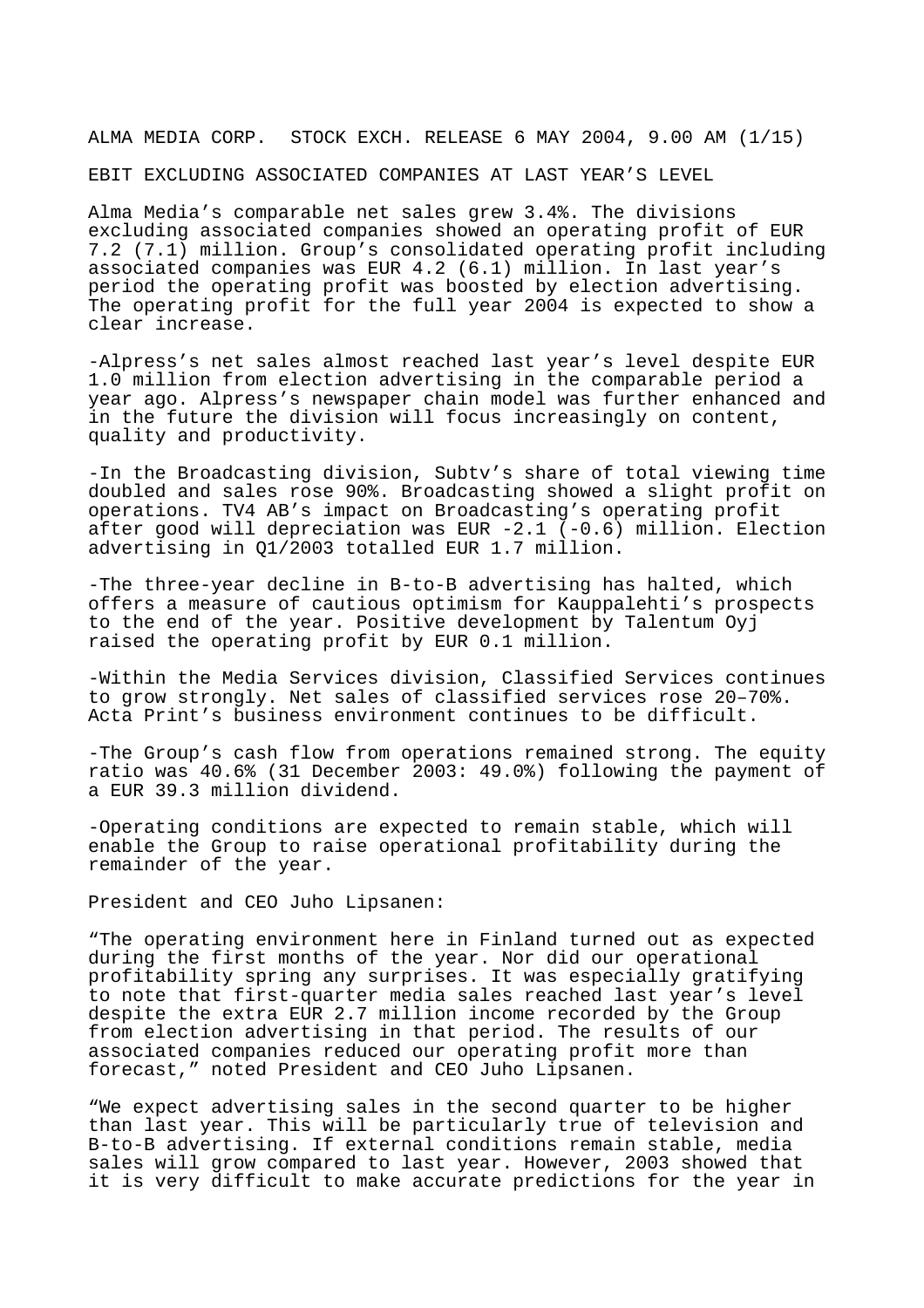$(2/15)$ April. Uncertainty continues to affect both the global and the Finnish economies, which makes it difficult to form an overall picture," Lipsanen continued.

"Another positive feature of the first quarter this year was the progress made in digital television. The Finnish government's decision to discontinue analogue broadcasting in August 2007, along with growing sales of digital receivers and consumer willingness to pay for pay-TV cards and other digital services, is helping us build a sustainable foundation for this business. The abolition of the operating licence fee, a historical hangover now no longer entirely justified, would further accelerate development in the field and be in the public's best interest," Lipsanen stated.

ALMA MEDIA'S INTERIM REPORT JANUARY – MARCH 2004

#### MARKET CONDITIONS

Various economic research institutes have revised their growth forecasts for the Finnish economy slightly downwards. The average forecast rate of growth in GDP now stands at 2.9% (actual growth in 2003 1.9%). Moderate growth has not started to reduce unemployment. Low interest levels have kept private consumption and especially residential and property sales buoyant.

Media advertising has picked up somewhat from last year with growth in the first quarter reaching 1.3% according to Gallup Adex. Compared to Q1/2003 newspaper advertising rose 0.6% and television advertising 3.6% but radio advertising was down 7.1%. There were large fluctuations within the quarter; media advertising, for example, grew 3.7% in January and 6.9% in February but fell 4.7% in March. Eliminating the impact of the parliamentary elections in March 2003, media advertising growth in the first quarter was 4.5%.

Vehicle advertising increased by 28.6% on the same period last year while telecom advertising was up 35.3%, both of which have a particularly strong impact on television advertising volumes. Food retail advertising, however, declined by 16.3%.

The Finnish government confirmed in March that analogue television broadcasts in Finland would cease on 31 August 2007, assuming that the digital broadcasting network covers the entire country by then. At present the network covers 72% of the Finnish population and this figure will increase to 94% during the current year.

According to Finnpanel more than 320,000 households were able to receive digital broadcasts at the end of February. The number of digital receivers increased by 126,000 between December and February.

#### CHANGES IN GROUP STRUCTURE

The most significant change to the Group's structure compared to the first quarter of 2003 took place in the Media Services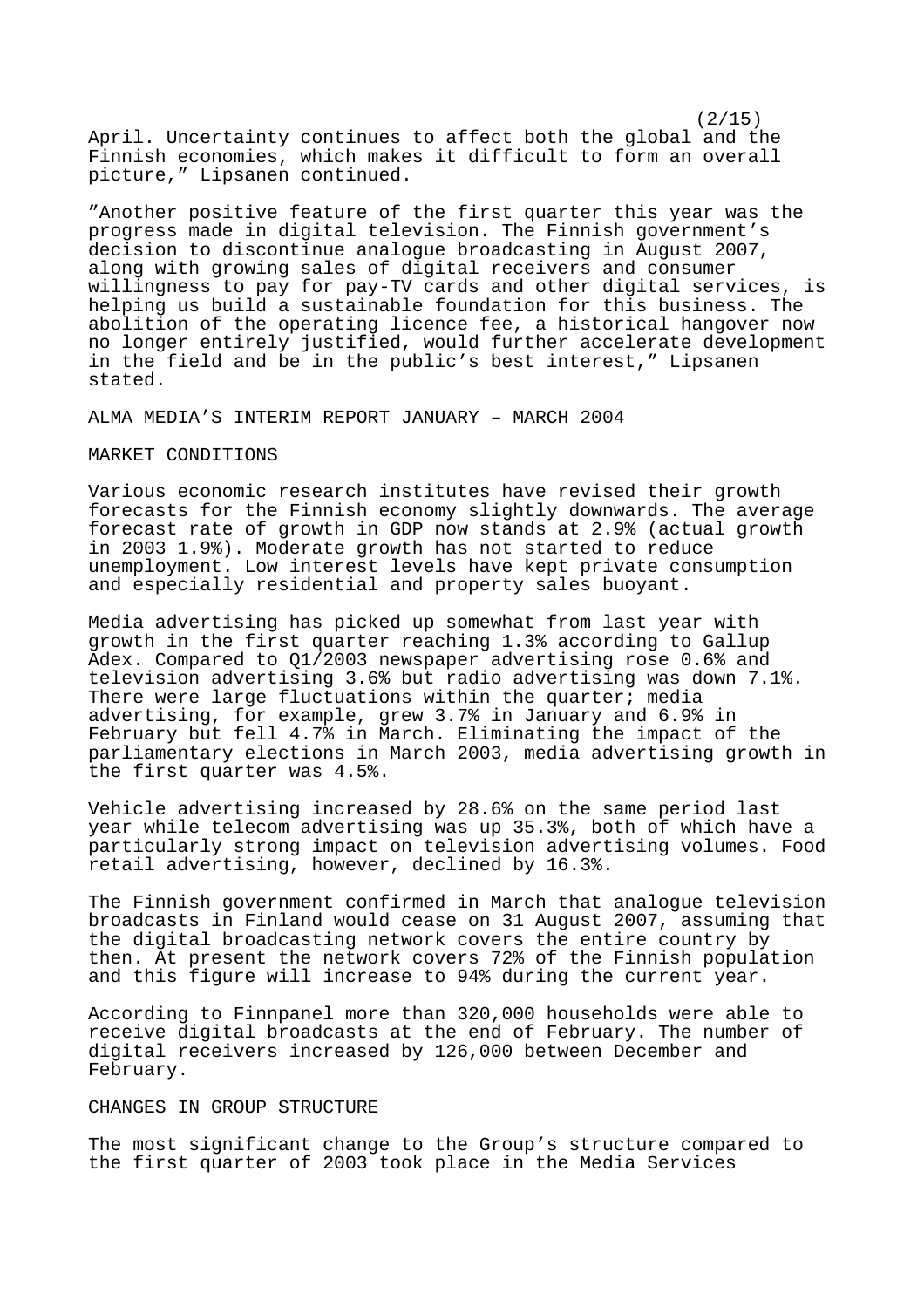$(3/15)$ division, which pulled out of the printing business in two stages. Printing accounted for EUR 14.1 million of the total net sales of Media Services during Q1/2003, or EUR 17.9 million. On the other hand Media Services now includes Alma Media's 36% share of the result of Acta Print Oy. At the end of the year Alma Media acquired the online Mascus used heavy machinery marketplace, which generated net sales of EUR 0.3 million in the first quarter this year.

| ALMA MEDIA GROUP, KEY FIGURES (MEUR)   | 2004                | 2003                                                                       | 2003       |
|----------------------------------------|---------------------|----------------------------------------------------------------------------|------------|
|                                        |                     | $1 - 3$ $1 - 3$                                                            | $1 - 12$   |
| Net sales                              |                     | 110.1 120.3 460.5<br>4.2 6.1 17.7                                          |            |
| Operating profit                       |                     |                                                                            |            |
| Operating profit/net sales, %          |                     | 3.8<br>5.1                                                                 | 3.8        |
| Impact of associated companies on      |                     |                                                                            |            |
| operating profit                       |                     | $-3.0 -1.0$                                                                | $-22.0$    |
| Profit before extraordinary items      |                     | $3.4$ $4.7$ $14.0$                                                         |            |
| Balance sheet total                    | 349.1               | 411.2                                                                      | 355.2      |
| Gross capital expenditure              |                     | $3.3 \t 4.7$                                                               | 21.0       |
| Gross capital expenditure/net sales, % |                     | 3.0<br>3.9                                                                 | 4.6        |
| Equity ratio, %                        |                     | 40.6 42.0 49.0                                                             |            |
| Gearing, %                             |                     | $79.6$ $74.7$<br>$14$                                                      | 50.7       |
| Net financial expenses                 | 0.8                 | 1.4                                                                        | 3.7        |
| Net financial expenses/net sales, %    | 0.7                 | 1.2                                                                        | 0.8        |
| Interest-bearing net debt              | 103.2               |                                                                            | 119.0 84.7 |
| Interest-bearing liabilities           |                     | 120.7 141.4                                                                | 108.8      |
| Interest-free liabilities              |                     | 96.4 105.9 76.8                                                            |            |
| Average number of employees            | 3 409               | 3 744                                                                      | 3 610      |
| Average number of employees calculated |                     |                                                                            |            |
| as full-time personnel                 |                     | 2 662 2 986                                                                | 2 861      |
| Cash flow from operating               |                     |                                                                            |            |
| activities/share, EUR                  |                     | $1.10$ $1.22$ $3.50$                                                       |            |
| Shareholder's equity/share, EUR        |                     | 8.24 10.12                                                                 | 10.61      |
| Earnings/share, EUR (undiluted)        |                     |                                                                            |            |
| Earnings/share, EUR (diluted)          |                     | $\begin{array}{cccc} 0.14 & 0.15 & 0.69 \\ 0.14 & 0.15 & 0.68 \end{array}$ |            |
| Market capitalization                  |                     | 476.4 275.3 442.6                                                          |            |
|                                        |                     |                                                                            |            |
| NET SALES AND OPERATING PROFIT/LOSS    |                     |                                                                            |            |
| NET SALES BY DIVISION (MEUR)           | 2004                | 2003                                                                       | 2003       |
|                                        | $1 - 3$             | $1 - 3$                                                                    | $1 - 12$   |
| Alpress                                | 50.2                | 50.0                                                                       | 200.2      |
| Broadcasting                           | 46.3                | 44.8                                                                       | 178.1      |
| Business Information Group             | 12.0<br>LZ.O<br>4.8 | 11.6                                                                       | 46.4       |
| Media Services                         |                     | $17.9$ $48.4$<br>3.3 $13.5$                                                |            |
| Parent Company                         | 3.4                 | 3.3                                                                        | 13.5       |
| Intragroup net sales                   | $-6.6$              | $-7.3 -26.1$                                                               |            |
| Total                                  |                     | 110.1 120.3 460.5                                                          |            |
|                                        |                     |                                                                            |            |
| OPERATING PROFIT/LOSS BY DIVISION      | (MEUR)              |                                                                            |            |
| Alpress                                | 6.3                 | 6.8                                                                        | 30.0       |
| Broadcasting                           | $-1.8$              | 0.0                                                                        | 5.9        |
| Business Information Group             | 1.2                 | 0.5                                                                        | 4.2        |
| Media Services                         | $-1.1$              | $-0.8$                                                                     | $-5.6$     |
| Parent Company                         | $-0.7$              | $-0.5 -2.5$                                                                |            |
| Group entries                          | 0.3                 | 0.1                                                                        | $-14.3$    |
| Total                                  | 4.2                 | 6.1                                                                        | 17.7       |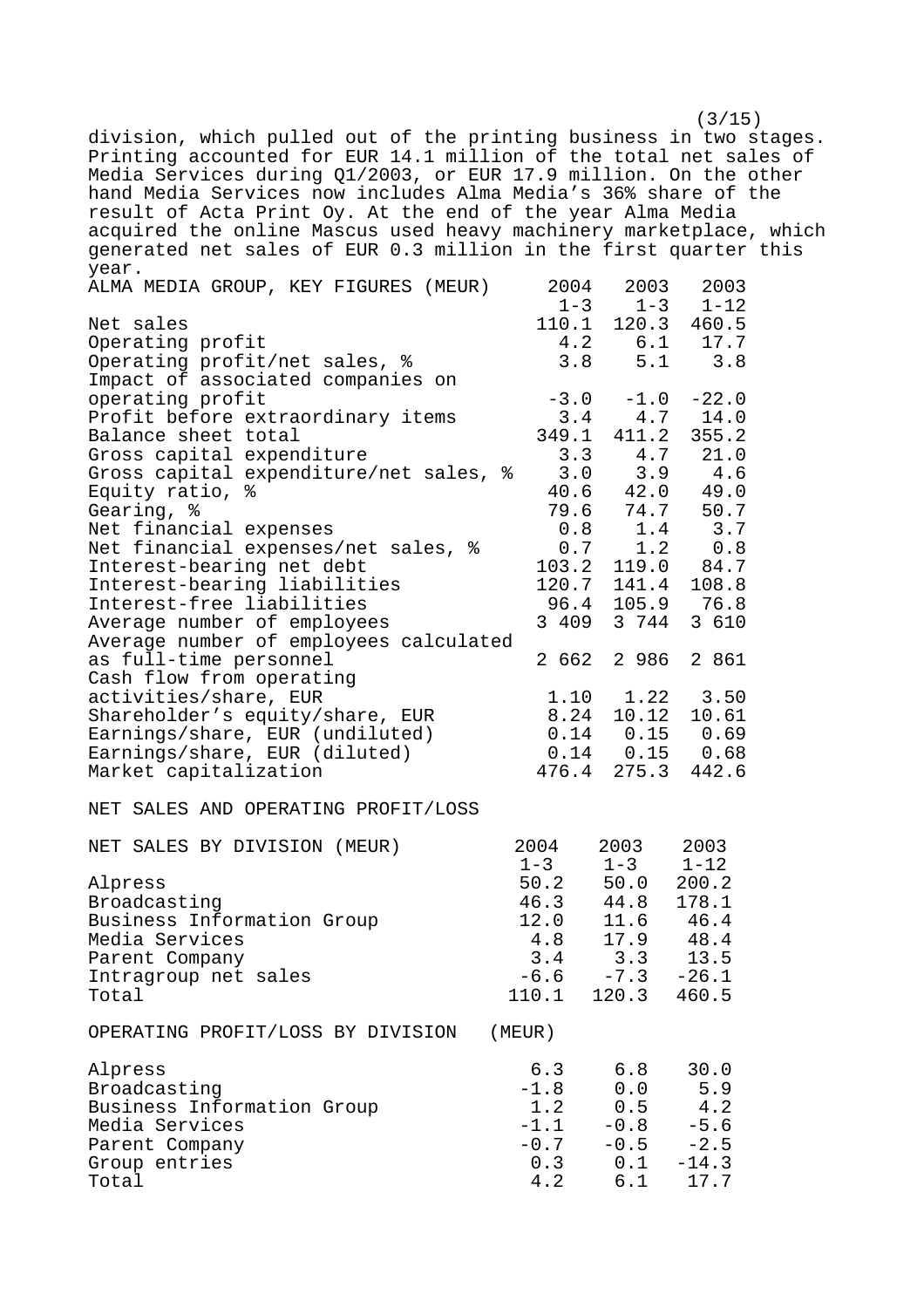$(4/15)$ Alma Media's consolidated net sales decreased EUR 10.2 million to EUR 110.1 million owing to the Alprint divestment. Comparable net sales, however, grew by 3,4%, due in particular to growth in revenue from mobile services (Broadcasting division) and classified services (Media Services division). Net sales in Q1/2003 included EUR 2.7 million from election advertising.

Alma Media Group's operating profit was EUR 4.2 million, as against EUR 6.1 million in the first quarter of 2003. Election advertising raised the comparable period's operating profit by EUR 2.4 million. The impact of the associated companies on the firstquarter operating profit was EUR -3.0 (-1.0) million. After eliminating the impacts of election advertising and associated company results the Group's comparable operating profit was in fact higher than one year earlier.

## BALANCE SHEET AND FINANCIAL POSITION

At the end of March the consolidated balance sheet totalled EUR 349.1 million (EUR 355.2 million on 31 December 2003). The equity ratio at the close of the period was 40.6% (49.0% on 31 December 2003) and shareholders' equity stood at EUR 8.24 per share (EUR 10.61 per share on 31 December 2003). In March 2004 the company paid a dividend of EUR 39.3 million on the financial year 2003. The structure of the company's balance sheet is now essentially as planned.

Cash flow was once again good during the first quarter. In addition to good operational performance, this was the result of moderate investments and payments received on newspaper subscriptions. Sale and lease back contracts raised cash flow by EUR 5.9 million in March 2004.

Due to the strong cash flow the company's interest bearing net debt increased by only EUR 18.5 million despite the EUR 39.3 dividend payment during the review period.

Since the Group's interest-bearing debt is denominated in euros it is not hedged against exchange rate fluctuations. The most significant purchases in foreign currencies, however, are hedged.

#### CAPITAL EXPENDITURE

Gross capital expenditure amounted to EUR 3.3 (4.7) million and consisted of normal maintenance and repair expenditure.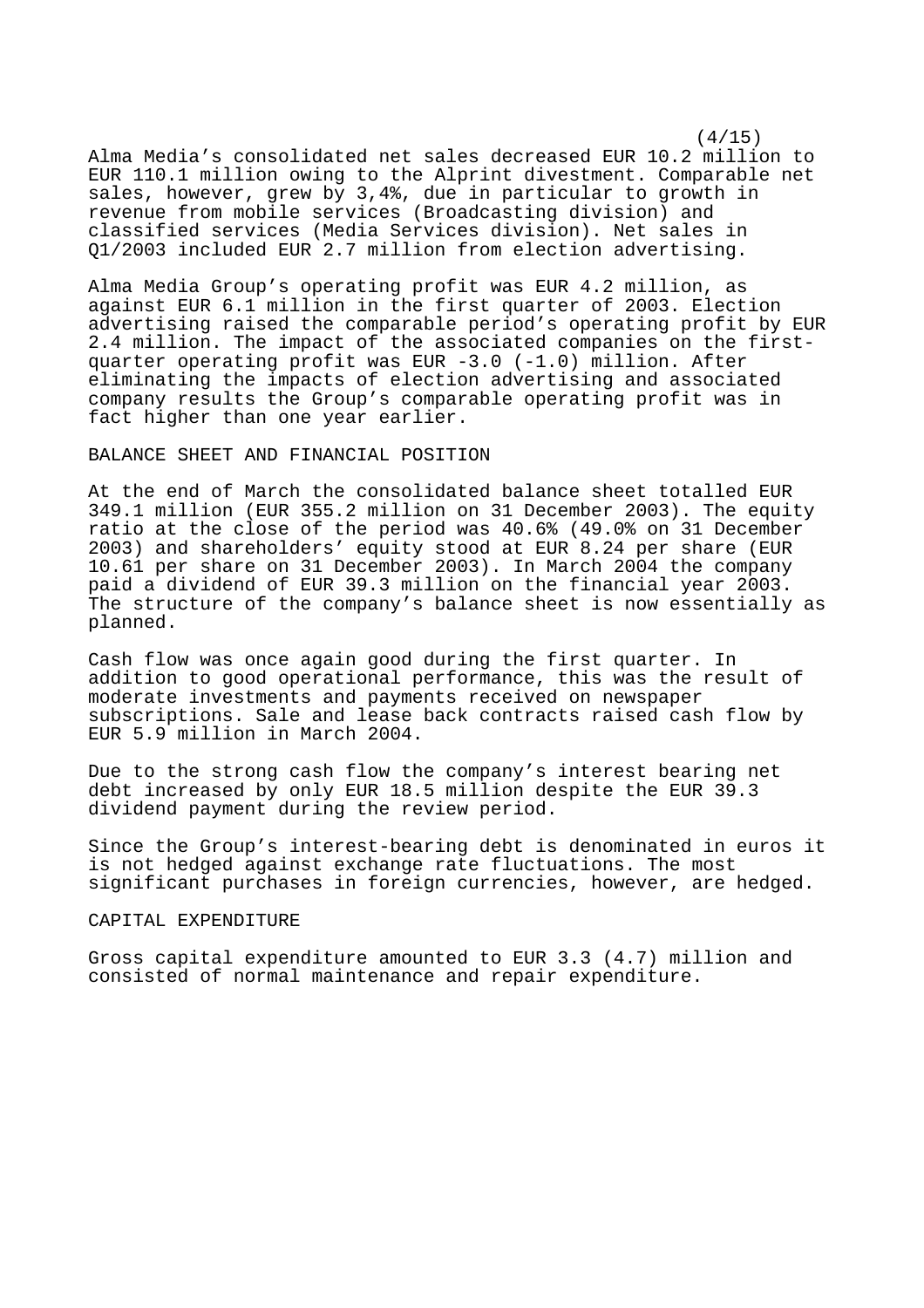#### PERSONNEL AND ADMINISTRATION

Alma Media's Annual General Meeting, held on 8 March 2004, reelected Bengt Braun, Matti Kavetvuo and Jonas Nyren to the Board of Directors. The AGM also decided to amend the articles of association limiting the terms of office of Board members to one year at a time.

The AGM appointed KPMG Wideri Oy Ab and Mauri Palvi APA as the company's auditors and Eija Kauppi-Hakkarainen APA and Michaela Teir APA as their deputies.

Convening after the AGM the Board of Directors elected Bengt Braun as its chairman and Kari Stadigh as the deputy chairman.

#### THE ALMA MEDIA SHARE

In January Alma Media signed a liquidity guarantee contract with Conventum Securities Ltd to improve the liquidity of the Alma Media share and to offset the effect of daily fluctuations in the share price. Since 19 January 2004 Conventum has guaranteed to quote a bid and ask price for Alma Media's Series II share with a spread of at most 3%. The contract remains in force for at least 85% of the daily trading period.

Trading in the company's issued securities became distinctly more lively during the review period. Trading totalled 191,763 (22,376) Series I shares, 1,482,875 (351,484) Series II shares, 42,375 (1,500) A warrants and 20,550 B warrants between January and March.

Alma Media's market capitalization at the end of March totalled EUR 476 (275) million.

Share performance January–March 2004 (euros)

|                 |       | Highest Lowest price | 31 March |
|-----------------|-------|----------------------|----------|
|                 | price |                      | 2004     |
| Series I share  | 35.20 | 26.41                | 30.00    |
| Series II share | 36.45 | 27.80                | 30.50    |
| A warrant       | 11.90 | 5.75                 | 10.00    |
| B warrant       | 9.00  | 4.22                 | 6.75     |

The AGM unanimously approved the Board's proposal to add a clause to the articles of association allowing shareholders to voluntarily convert their Series I into Series II shares.

The Meeting approved the Board's proposal that, in order to make trading in the Alma Media share easier and to improve the share's liquidity, the number of shares be increased from 15,730,185 shares in the ratio of 1:4 to 62,920,740 shares without raising the share capital. At the same time the par value of the Alma Media share decreases from 1.68 euros to 0.42 euros (not an exact figure).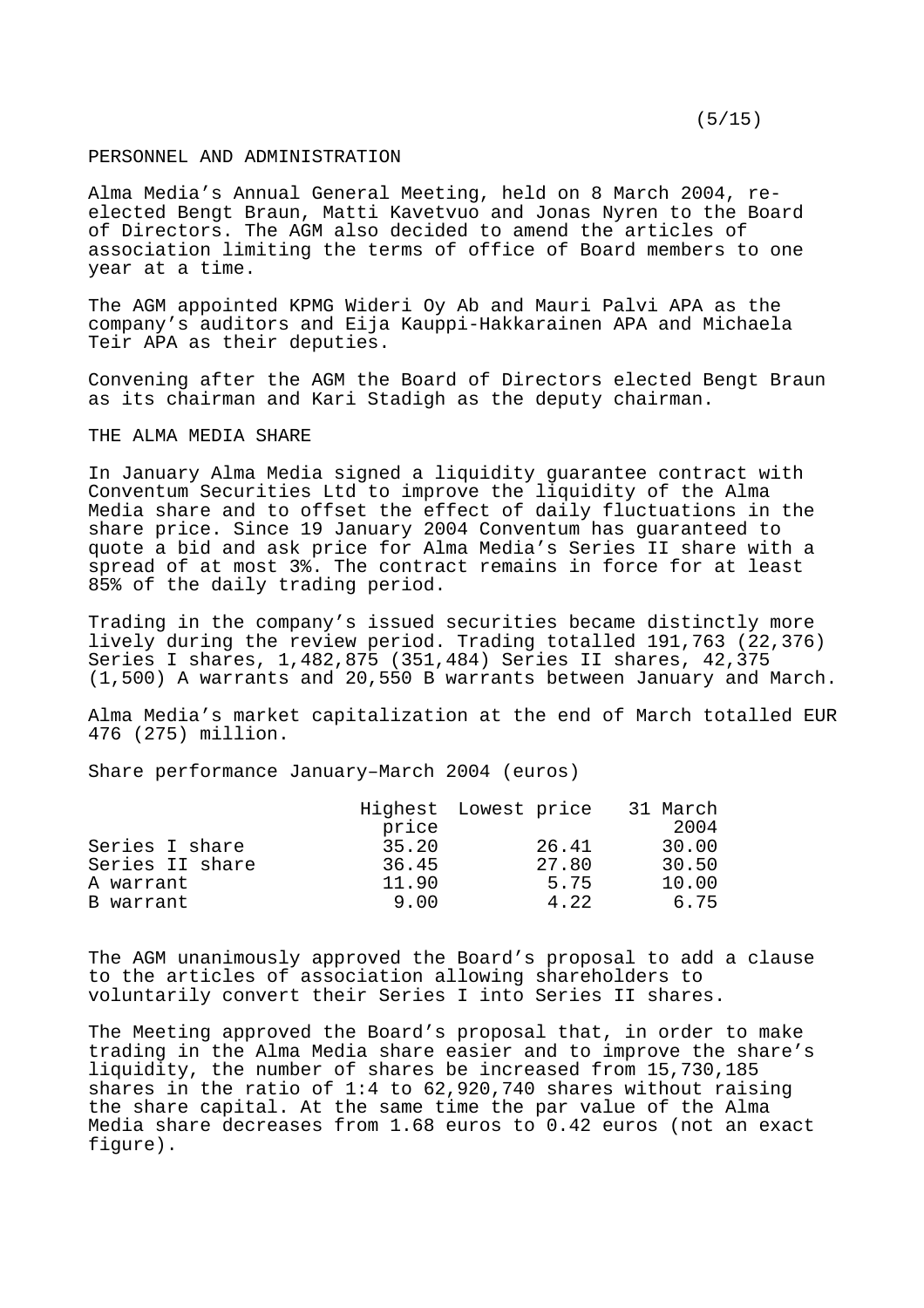$(6/15)$ The Meeting approved the Board's proposal that the Board be authorized

- for a period of one year from the Annual General Meeting to decide on the issue of one or more convertible bonds in such a way that the maximum number of new Series II shares, whose par value

is EUR 0.42, exchanged for convertible bonds shall amount to no more than 6,292,074, and that the company's share capital may not be increased by more than EUR 2,645,627.20, and on the terms and conditions decided by the Board, and

- to disapply the shareholders´ pre-emptive rights to subscribe for the convertible bonds provided that the company has important financial grounds for doing so, such as developing the company's financial or capital structure, financing of acquisitions or other development of the company's businesses. The Board of Directors may not deviate from the shareholders´ pre-emptive rights in the interests of the company's inner circle.

These amendments were recorded in the Trade Register to take effect from 5 April 2004.

In accordance with the decision of the AGM on 24 March 1999 Alma Media Corporation offered bonds with warrants totalling 1,220,000 Finnish markka (EUR 0.2 million) to its employees entitling subscription of altogether 610,000 Series II shares. This was an issue to Alma Media Corporation's employees and also its wholly owned subsidiary Marcenter Oy, disapplying shareholders' preemptive subscription rights.

The average price of the Series II share in October 1999, used to calculate the bond subscription price, was EUR 20.58 per share. Under the terms of the bond, half of the shares may be subscribed for from 28 May 2001 at a price 12% above the average price in October 1999, i.e. EUR 23.05 per share, and the other half of the shares from 28 May 2003 at a price 28% above the average price in October 1999, i.e. EUR 26.34. Any dividends payable will be deducted from the subscription price before subscription.

An increase of EUR 210 to the share capital was recorded in the Trade Register during the first quarter arising from the exercise of warrants to subscribe for 125 Series II shares. When the amendments to the articles of association were registered on 5 April 2004, the terms of the bond with warrants were also amended to correspond with the increase in share capital. Under the amended terms at most 2,440,000 new shares may be subscribed for under the warrants. One warrant may be exercised to subscribe for four new Series II shares compared to one share earlier.

According to the current terms, each A warrant may be exercised to subscribe for four new Series II shares at a price of EUR 19.01 per share, and the B warrant correspondingly for four new Series II shares at a price of EUR 22.30 per share.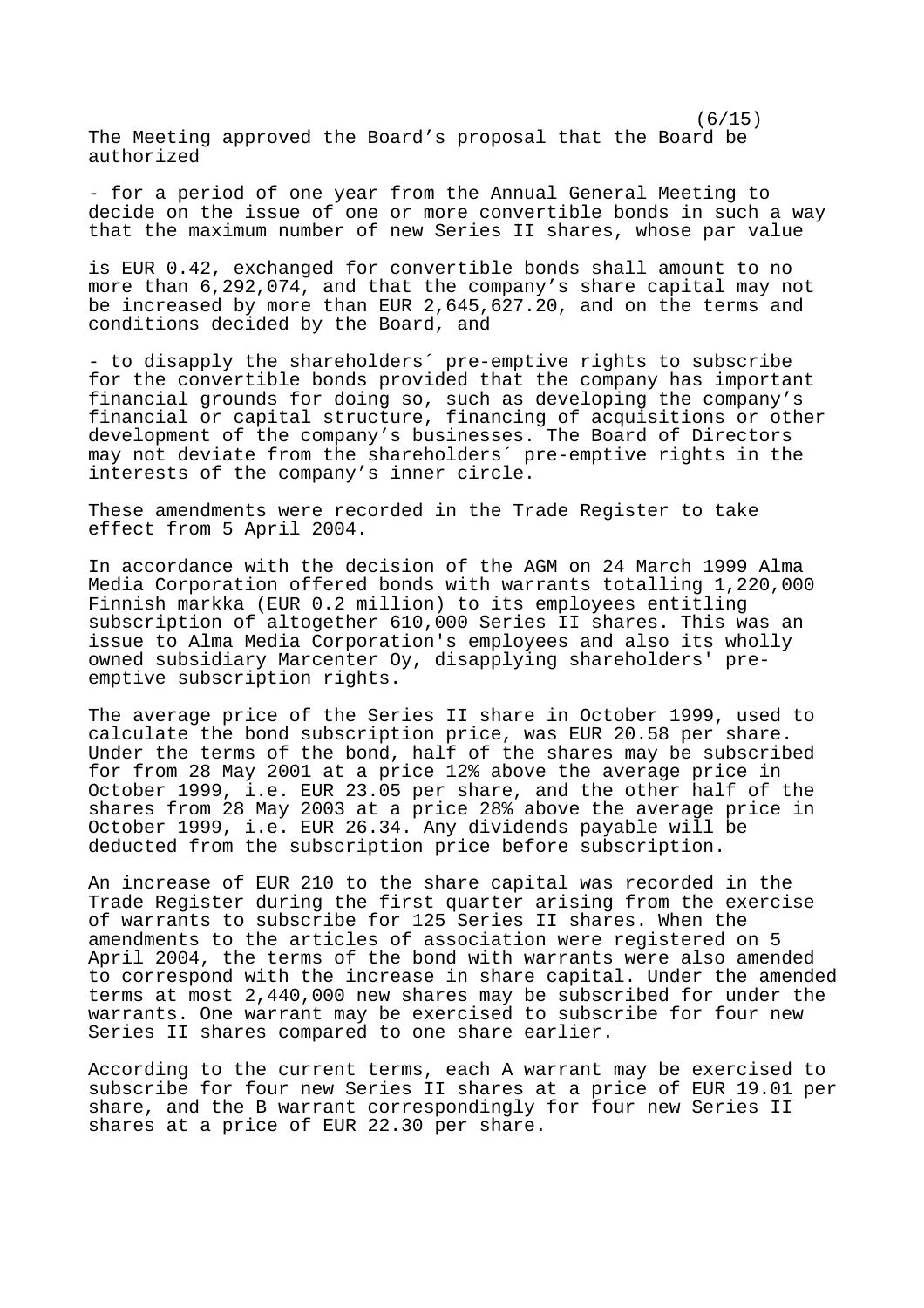#### SUBSEQUENT EVENTS

By 15 April 2004 altogether 99 shareholders had presented a conversion order to Alma Media Corporation requesting conversion of their Series I shares into Series II shares. This corresponds to 0,6% of the number of all Series I shares or 0.3% of the total number of shares.

ALPRESS KEY FIGURES (million)

|                                  | 2004    | 2003                | 2003     |
|----------------------------------|---------|---------------------|----------|
|                                  | $1 - 3$ | $1 - 3$             | $1 - 12$ |
| Net sales                        | 50.2    | 50.0                | 200.2    |
| Circulation sales                | 23.2    | 23.5                | 93.5     |
| Media advertising sales          | 22.5    | 22.5                | 93.1     |
| Printing sales                   | 3.3     | 2.6                 | 9.1      |
| Other net sales                  | 1.3     | 1.3                 | 4.5      |
| Operating profit                 | 6.3     | 6.8                 | 30.0     |
| Operating profit/net sales, %    | 12.5    | 13.5                | 15.0     |
| Gross capital expenditure        | 1.4     | 0.9                 | 5.3      |
| Personnel on average (workforce) | 612     | 605<br>$\mathbf{1}$ | 626<br>1 |
| Full-time personnel on average   | 142     | 137<br>1            | 162      |

Alpress's operations developed as forecast. The aggregate media sales of the division's regional newspapers actually grew slightly even though the same period last year included advertising sales of EUR 1,0 million due to the parliamentary elections. Once again growth in advertising revenue by the Alpress regional newspapers exceeded the average growth in the newspaper sector.

Alpress's aim this year is to strengthen reader loyalty in order to maintain readership levels. The division is currently engaged on several content development projects. Iltalehti published the first issue of its sports magazine Areena in February and Iltalehti also renewed its weekly TV guide and the weekend issue. The latter two will be launched in May. Aamulehti began marketing of its new weekly supplement, Valo (Light), and the first issue appeared in April.

Iltalehti's net sales decreased following a decline in the circulation and media markets. As the afternoon paper market intensifies, Iltalehti's development programme is gathering pace.

Net sales from printing operations grew significantly, especially at the Pori printing works, despite fiercer competition. However, the performance of this business was still not satisfactory during the first quarter.

Alpress recorded an operating profit of EUR 6.3 million in the first quarter. This marked a decrease of only EUR 0.5 million due to the good performance of the regional papers despite increased expenditure on content improvements, the extra election revenue in the comparable period, and Iltalehti's lower net sales.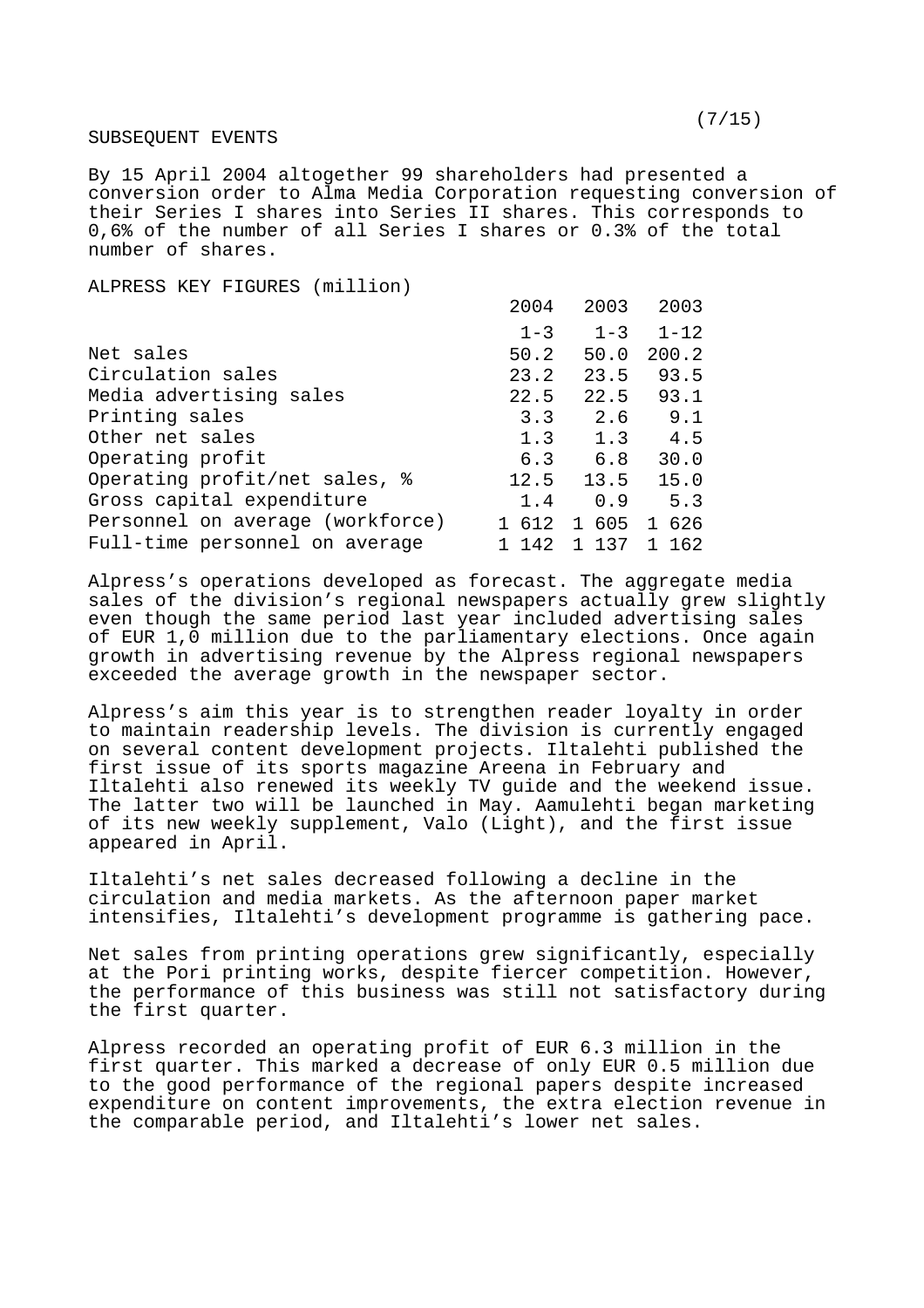$(8/15)$ 

2004 2003 2003

BROADCASTING'S KEY FIGURES (MEUR)

|                                                                                      | 2001 H  | 200 S      | ZUUS       |
|--------------------------------------------------------------------------------------|---------|------------|------------|
|                                                                                      | $1 - 3$ | $1 - 3$    | $1 - 12$   |
| Net sales                                                                            | 46.3    |            | 44.8 178.1 |
| Operating profit/loss                                                                | $-1.8$  | 0.0        | 5.9        |
| Operating profit/loss as % of net                                                    |         |            |            |
| sales                                                                                | $-3.8$  | 0.0        | 3.3        |
| Gross capital expenditure                                                            | 1.0     | 0.5        | 4.8        |
| Personnel on average (workforce)                                                     | 518     | 516        | 517        |
| MTV3's and Subty's share of total<br>viewing time (prime-time, 10-44                 | 46.8    | 48.4       | 46.3       |
| year-olds), %                                                                        |         |            |            |
| TV4 AB's net sales                                                                   | 55.6    | 59.1       | 246.6      |
| TV4 AB's operating profit/loss                                                       |         | $-5.4$ 0.8 | 12.0       |
| TV4 AB's impact on Broadcasting's<br>operating profit after goodwill<br>depreciation | $-2.1$  | $-0.6$     | $-1.6$     |

The commercial channels' share of total television viewing time in the 10-44 age group decreased 5% compared to last year. MTV's share of this segment (prime-time and 10-44 age group) was 69% (74%). Television advertising in Finland rose 3.6% but radio advertising was down in the first quarter by 7.1% compared to the same period last year.

The division's first-quarter net sales were 3.3% higher than last year. Net sales from MTV's television advertising was 0.8% down. MTV accounted for 70% (74%) of total television advertising in the first quarter. MTV3 Channel's net sales fell 2.8% while Subtv's net sales grew 92.0% and Radio Nova's net sales were down 9.1%. Revenue from MTV Interactive's mobile services provided a considerable boost to the Broadcasting division's net sales.

The division's costs increased 4.0% during the first quarter. The operating licence fee paid by MTV Oy was EUR 0.4 million lower between January and March than in the same period last year.

The number of digital receivers increased substantially during the first quarter and, according to Finnpanel's figures, these were in 321,000 households in Finland at the end of February.

Broadcasting's first-quarter operating profit, excluding its share of the Swedish TV4's result, was EUR 0.3 (0.6) million. New businesses and a fall in advertising sales took TV4's result well into the red during the first quarter. Broadcasting's share after goodwill depreciation was EUR -2.1 (-0.6) million, giving Broadcasting an operating loss of EUR -1.8 (0.0) million.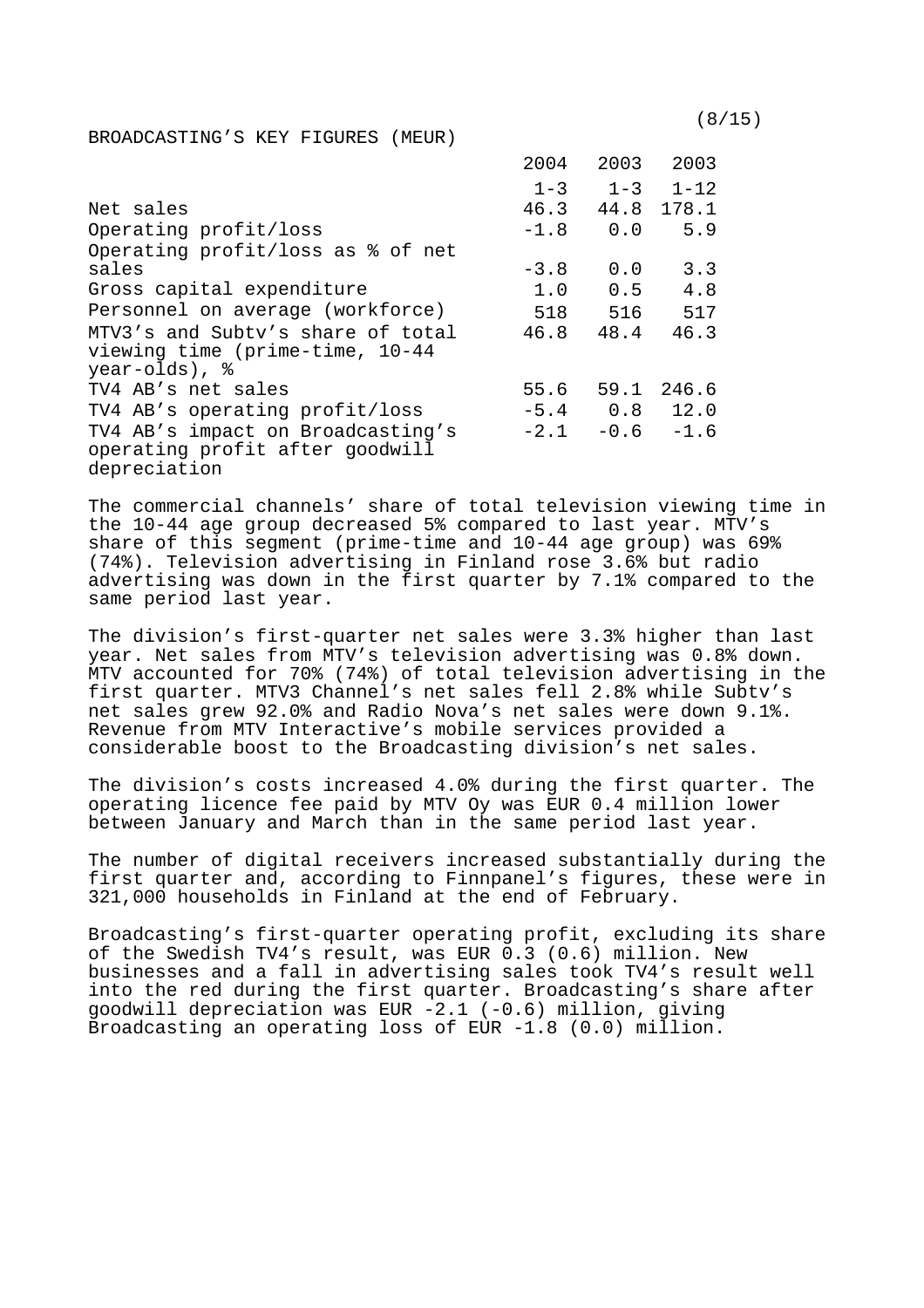|                                          |         |         | (9/15)   |
|------------------------------------------|---------|---------|----------|
| BUSINESS INFORMATION GROUP'S KEY FIGURES |         | (MEUR)  |          |
|                                          | 2004    | 2003    | 2003     |
|                                          | $1 - 3$ | $1 - 3$ | $1 - 12$ |
| Net sales                                | 12.0    | 11.6    | 46.4     |
| Circulation sales                        | 3.5     | 3.5     | 13.6     |
| Advertising sales                        | 4.7     | 4.7     | 18.5     |
| Other sales                              | 3.8     | 3.4     | 14.3     |
| Operating profit                         | 1.2     | 0.5     | 4.2      |
| Operating profit/net sales, %            | 9.6     | 4.1     | 9.1      |
| Gross capital expenditure                | 0.4     | 2.7     | 3.7      |
| Personnel on average                     |         |         |          |
| (workforce)                              | 390     | 380     | 384      |
| Talentum Oyj's net sales                 | 29.8    | 28.7    | 113.2    |
| Talentum Oyj's operating                 | 1.8     | 1.2     | 2.9      |
| profit                                   |         |         |          |
| Talentum Oyj's impact on                 |         |         |          |
| BIG's operating profit after             | 0.1     | $-0.4$  | $-1.8$   |
| goodwill depreciation                    |         |         |          |

A change took place in Business Information Group's operating environment. The several years of continuing decline in the media market came to a halt and March even showed growth compared to last year. The same positive trend is expected to continue at least through the second quarter.

Advertising revenues generated by Finnish business and IT newspapers during the first quarter were unchanged from last year. Kauppalehti was no exception and its circulation revenue stayed on par with last year likewise. Growth was, however especially evident in banking and finance, insurance and vehicle advertising.

BIG's net sales rose 3% on Q1/2003 due to growth by the Lehdentekijät group and a 38% increase in Kauppalehti Online's advertising sales. The positive development of these business units was reflected in growth of other operating income by the division. In addition to good operational performance, BIG's operating profit was boosted by a decrease of EUR 0.2 million in Talentum Oyj's goodwill amortization and improved profitability of Talentum Oyj.

MEDIA SERVICES DIVISION'S KEY FIGURES (MEUR)

|                             | 2004    | 2003    | 2003     |
|-----------------------------|---------|---------|----------|
|                             | $1 - 3$ | $1 - 3$ | $1 - 12$ |
| Net sales                   | 4.8     | 17.9    | 48.4     |
| Alprint, net sales          | 0       | 14.1    | 32.9     |
| Classified Services, net    |         |         |          |
| sales                       | 2.8     | 2.0     | 8.1      |
| Information Systems, net    |         |         |          |
| sales                       | 1.8     | 1.6     | 6.5      |
| New Ventures, net sales     | 0.4     | 0.4     | 1.6      |
| Division's operating loss   | $-1.1$  | $-0.8$  | $-5.6$   |
| Acta Print/Alprint share of | $-1.0$  | $-0.6$  | $-5.0$   |
| loss                        |         |         |          |
| Division's operating loss/  |         |         |          |
| net sales, %                | $-22.4$ | $-4.7$  | $-11.7$  |
| Capital expenditure         | 0.4     | 0.4     | 5.8      |
| Personnel on average        |         |         |          |
| (workforce)                 | 114     | 456     | 303      |
|                             |         |         |          |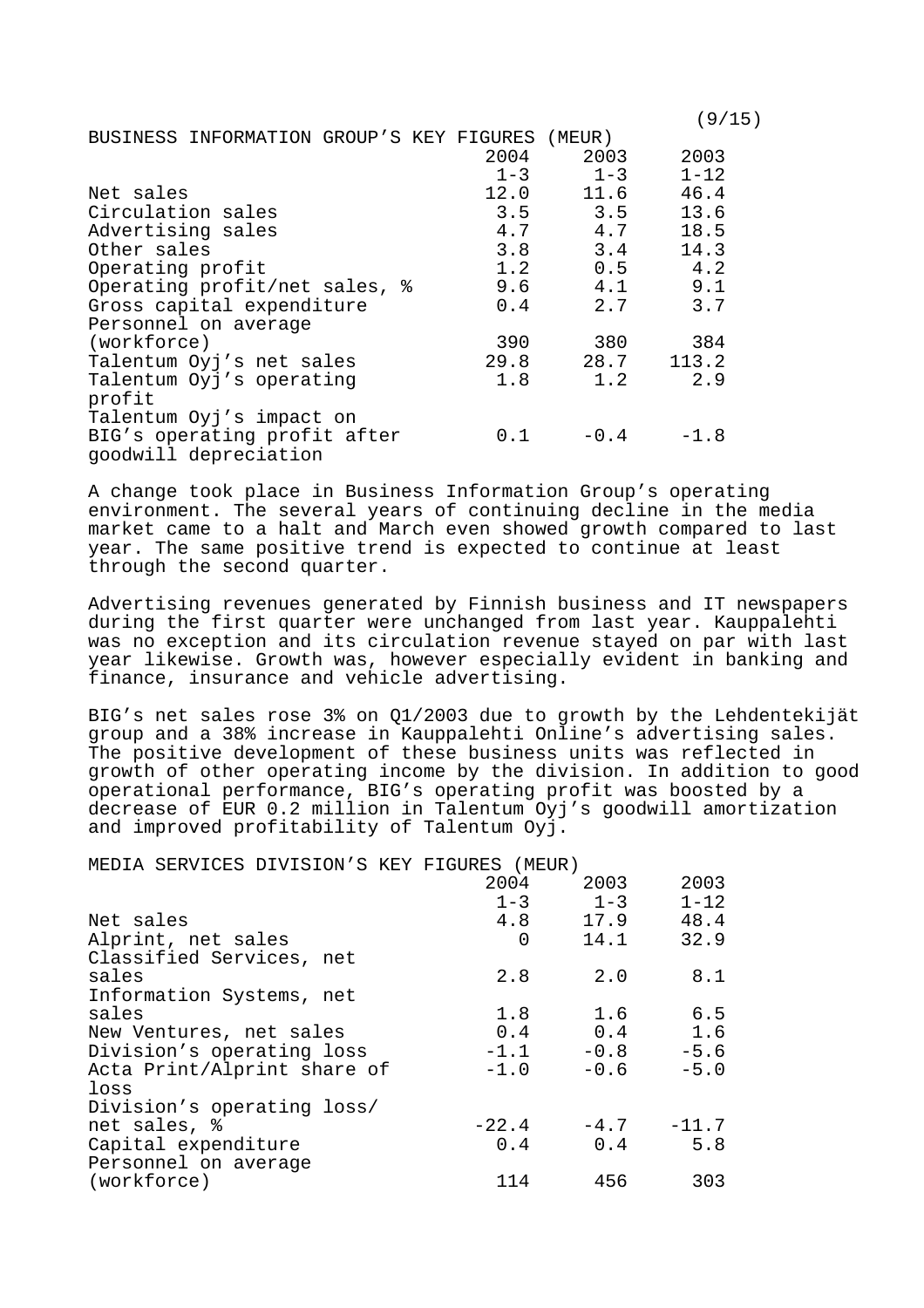$(10/15)$ The Media Services division comprises three business units: Classified Services, Alma Media Information Systems and New Ventures. The division's figures for the current year also contain Alma Media's 36% share of Acta Print's result.

Media Services' comparable net sales rose 28%. Within Classified Services, net sales of Jobline (recruitment) increased 12% after a two years of decline. The division's other classified services also showed strong growth. Autotalli.com (vehicles) rose 71%, Etuovi.com (home buying) and the Etuovi paper both grew by more than 20%, and Mascus.com (used heavy machinery) acquired at the start of the year grew 33%. The Asuntopörssi (homes) paper was renamed Etuovi during the period. Mascus added Polish, Danish and Norwegian to its existing service languages (Finnish, Swedish, English, German, French and Russian).

The division recorded a higher operating loss than last year owing to its share of the Acta Print result. The negative impact of this associated company for the full year is expected to be smaller than the actual impact during the latter half of 2003.

### PROSPECTS TO THE YEAR END

The company maintains its full-year forecast unchanged. Alma Media expects no significant change in market conditions during the second and third quarters. Full-year comparable net sales are expected to show a slight increase in line with media market growth. Alpress is expected to keep it's good profitability level and all other divisions are expected to improve profitability of their own operations.

#### IFRS

Alma Media began preparing in 2002 for the adoption of IFRS. This work has proceeded exactly as planned and Alma Media Corporation will start reporting according to IFRS/IAS standards from the first quarter of 2005.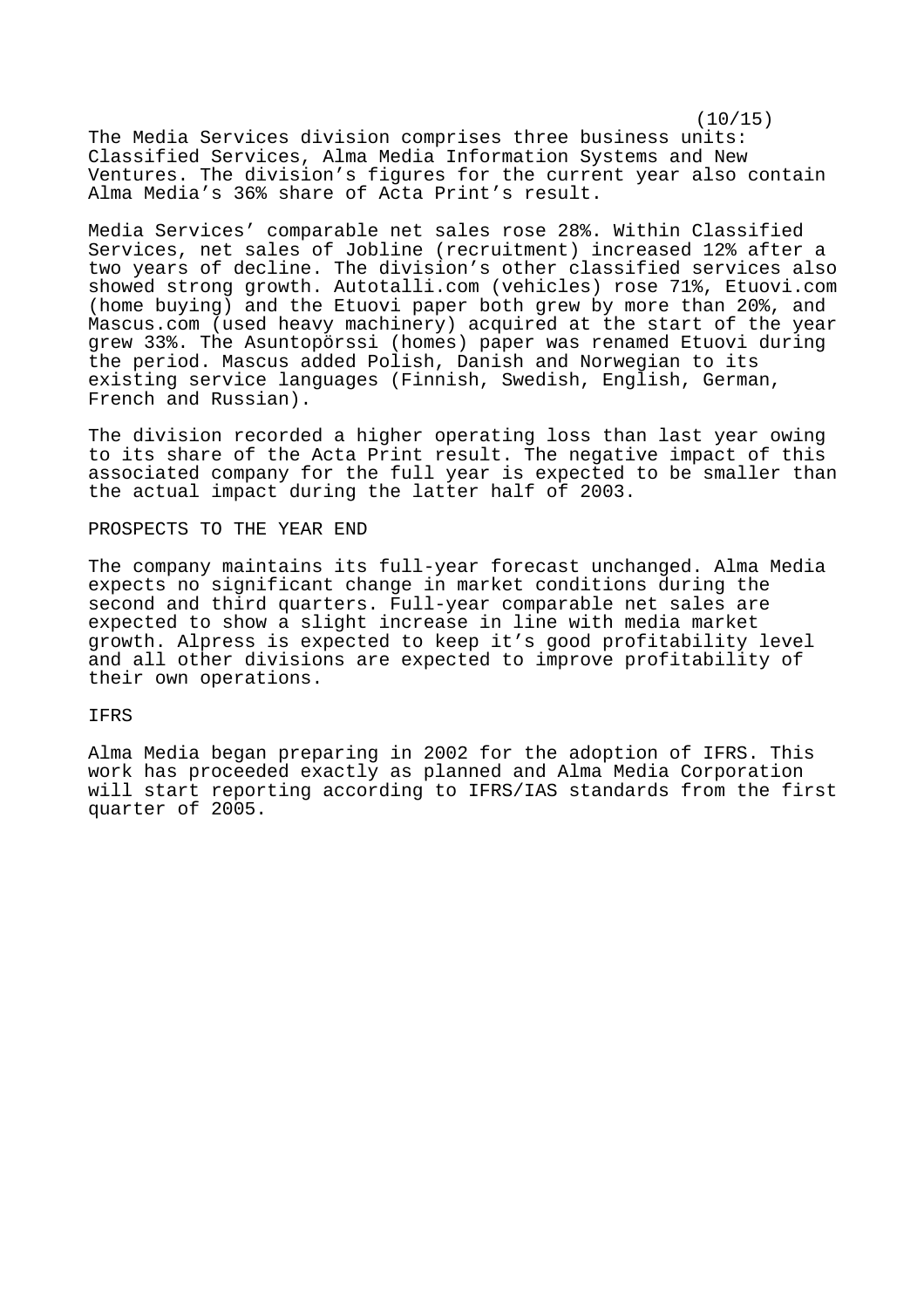(11/15)

| CONSOLIDATED INCOME STATEMENT<br>(MEUR)                                  |               | 2004 2003 2003<br>$1-3$ $1-3$ $1-12$   |                     |
|--------------------------------------------------------------------------|---------------|----------------------------------------|---------------------|
| NET SALES                                                                |               | 110.1 120.3 460.5                      |                     |
| Share of associated companies'<br>results                                |               | $-3.0$ $-1.0$ $-22.0$                  |                     |
| Other operating income                                                   |               | $1.3$ 0.7 3.7                          |                     |
| Operating expenses                                                       |               | $-104.2$ $-113.9$ $-424.5$             |                     |
| OPERATING PROFIT                                                         |               | 4.2 6.1 17.7                           |                     |
| Financial income and expenses                                            |               | $-0.8$ $-1.4$ $-3.7$                   |                     |
| PROFIT BEFORE EXTRAORDINARY ITEMS                                        |               | $3.4$ $4.7$                            | 14.0                |
| Extraordinary income                                                     |               | 0.0 0.0 0.0                            |                     |
| Extraordinary expenses<br>PROFIT BEFORE TAXES AND MINORITY               |               | 0.0 0.0 0.0                            |                     |
| INTEREST                                                                 |               | $3.4$ $4.7$                            | 14.0                |
| Taxes $*$ )                                                              |               | $-1.2$ $-2.1$ $-2.7$                   |                     |
| Minority interest                                                        |               | $0.0 -0.3 -0.5$                        |                     |
| PROFIT FOR THE PERIOD                                                    |               | $2.2$ $2.3$                            | 10.8                |
| *) Taxes include taxes<br>corresponding to the result for<br>the period. |               |                                        |                     |
| CONSOLIDATED BALANCE SHEET (MEUR)                                        |               | 2004 2003 2003<br>31 Mar 31 Mar 31 Dec |                     |
| ASSETS                                                                   |               |                                        |                     |
| FIXED ASSETS                                                             |               |                                        |                     |
| Intangible assets                                                        |               | $17.7$ 19.5 19.1                       |                     |
| Goodwill on consolidation                                                |               | 15.6 17.8 16.8                         |                     |
| Tangible assets                                                          |               | 65.9 99.5 68.6                         |                     |
| Investments                                                              |               | 133.6 145.0                            | 135.2               |
| <b>CURRENT ASSETS</b><br>Inventories                                     |               | 49.4 56.3 48.6                         |                     |
| Receivables                                                              |               | 49.4 50.7                              | 42.8                |
| Cash and bank                                                            |               | $17.5$ $22.4$ $24.1$                   |                     |
|                                                                          |               | 349.1 411.2 355.2                      |                     |
|                                                                          |               |                                        |                     |
| CONSOLIDATED BALANCE SHEET (MEUR)                                        |               | 2004 2003 2003                         |                     |
| SHAREHOLDERS' EQUITY AND                                                 |               | 31 Mar 31 Mar 31 Dec                   |                     |
| LIABILITIES                                                              |               |                                        |                     |
| SHAREHOLDERS'S EQUITY                                                    | 129.6         | 159.2                                  | 167.0               |
| MINORITY INTEREST                                                        | 1.3           | 1.6                                    | 1.4                 |
| PROVISIONS                                                               | 1.1           | 3.1                                    | 1.3                 |
| LIABILITIES                                                              |               |                                        |                     |
| Long-term<br>Short-term                                                  | 63.8<br>153.3 | 133.6                                  | 113.7 66.6<br>118.9 |
|                                                                          |               |                                        |                     |
|                                                                          | 349.1         | 411.2                                  | 355.2               |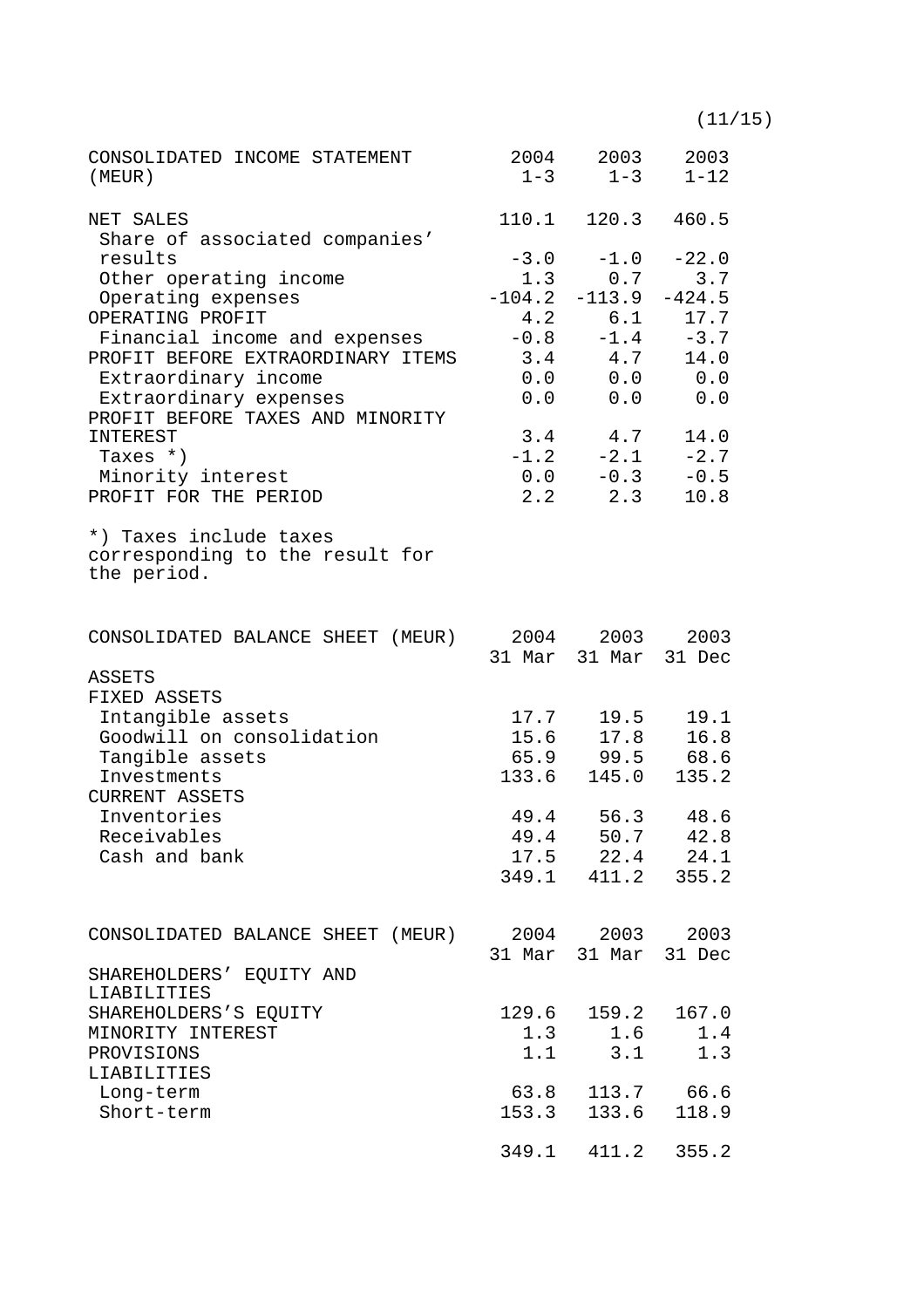CONSOLIDATED CASH FLOW STATEMENT (MEUR) 2004 31 Mar 31 Mar 31 Dec 2003 2003 Operating activities Operating profit  $4.2$  6.1 17.7<br>Adjustments to operating profit  $7.0$  7.0 44.0 Adjustments to operating profit Change in working capital 8.2 8.0 6.5 Financial items and taxes  $-2.1$   $-2.0$   $-13.2$ Cash flow from oper. activities 17.3 19.1 55.0 Cash flow from inv. activities  $2.1 -3.6 -16.0$ Cash flow before financing activities 19.4 15.5 39.0 Cash flow from financing activities -26.0 -18.5 -40.3 Change in cash funds (increase  $+/\text{decrease}$  -)  $-6.6$   $-3.0$   $-1.3$ Cash funds at start of period 24.1 25.4 24.4 Cash funds at end of period 17.5 22.4 24.1 CAPITAL EXPENDITURE (MEUR) 2004 2003 2003<br>1-3 1-12 1-3 1-3 1-12 Gross capital expenditure on fixed assets 3.3 4.7 21.0 GROUP CONTINGENT LIABILITIES<br>(MEUR) (MEUR) 2004 2003 2003 31 Mar 31 Mar 31 Dec For own commitments Pledges 0.0 0.8 0.0 Mortgages on land and buildings 3.3 7.3 3.3 Chattel mortgages 0.1 5.6 0.1 Other own commitments Leasing commitments 13.1 1.7 5.1 Other commitments 1.2 1.3 1.2<br>btal 17.7 16.7 9.7 Total 17.7 16.7 9.7 Maturity of Group's leasing payments (MEUR) During following 12 months 4.9 0.9 2.1 Later 8.2 0.8 3.0

Most of the Group's companies operated in leased premises. The rental agreements vary in duration from 6 months to 17 years. Annual rental payments current total approx. MEUR 7.47. Some of these business premises have been sub-let and contribute approx. MEUR 1.59 in annual rental income.

The Broadcasting division has a network agreement with Digita Oy covering analogue television and radio broadcasting activities.

# $(12/15)$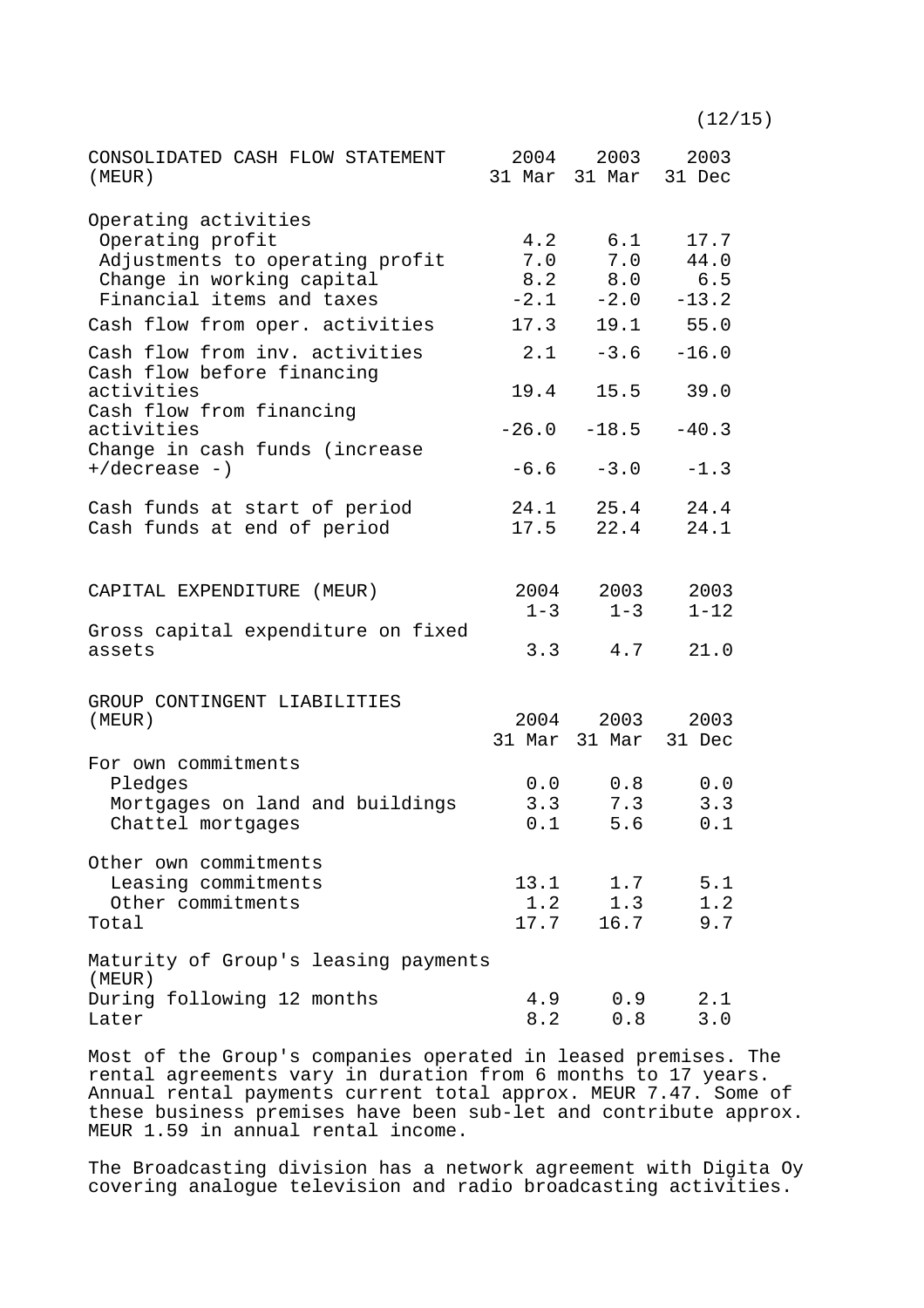$(13/15)$  These agreements are in force for the duration of the analogue television operating licence, i.e. until the end of August 2007. Annual average rental payments under these agreements total EUR 17 million.

A purchasing agreement covering the transmission capacity of digital television broadcasting is in force for the duration of the digital television operating licence, i.e. until 31 August 2010. The cost of this digital transmission agreement averages EUR 5 million a year over the following four years.

Total transmission costs will be reduced by roughly one-third when analogue broadcasting ceases at the end of August 2007.

In addition to the programming rights entered in the balance sheet, MTV Oy also has binding programme purchasing agreements with durations ranging from one to five years. The value of these commitments is roughly EUR 80 million.

|                                | 2004    | 2003       | 2003     |
|--------------------------------|---------|------------|----------|
| PER SHARE DATA (EUR)           | $1 - 3$ | $1 - 3$    | $1 - 12$ |
| Earnings per share (undiluted) | 0.14    | 0.15       | 0.69     |
| Earnings per share (diluted)   | 0.14    |            | 0.68     |
| Shareholders' equity per share |         | 8.24 10.12 | 10.61    |

NET SALES AND OPERATING PROFIT BY QUARTER (MEUR)

|                  | I/2003 |       | II/2003 III/2003 | IV/2003 | 2003  |
|------------------|--------|-------|------------------|---------|-------|
| Net sales        | 120.3  | 125.6 | 96.3             | 118.3   | 460.5 |
| Operating profit | 6.1    | 12.7  | 3.3              | $-4.4$  | 17.7  |
|                  | I/2004 |       |                  |         |       |

| Net sales        | 110.1 |  |
|------------------|-------|--|
| Operating profit | 4.2   |  |

| NET SALES BY DIVISION      |      |                              |      |             |        |
|----------------------------|------|------------------------------|------|-------------|--------|
| (MEUR) BY OUARTER          | 2003 | 2003                         | 2003 | 2003        | 2004   |
|                            | 10   | 20                           | 30   | 40          | 10     |
| Alpress                    | 50.0 | 51.6 47.7                    |      | 51.0        | 50.2   |
| Broadcasting               | 44.8 | 46.6                         | 35.4 | 51.3        | 46.3   |
| Business Information Group |      | $11.6$ 12.2                  | 9.6  | 13.0        | 12.0   |
| Media Services             | 17.9 | 18.3 6.0 6.2                 |      |             | 4.8    |
| Parent company             | 3.3  | 3.4                          |      | $3.4$ $3.5$ | 3.4    |
| Intragroup net sales       |      | $-7.3$ $-6.4$ $-5.7$ $-6.7$  |      |             | $-6.6$ |
| Total                      |      | 120.3 125.6 96.3 118.3 110.1 |      |             |        |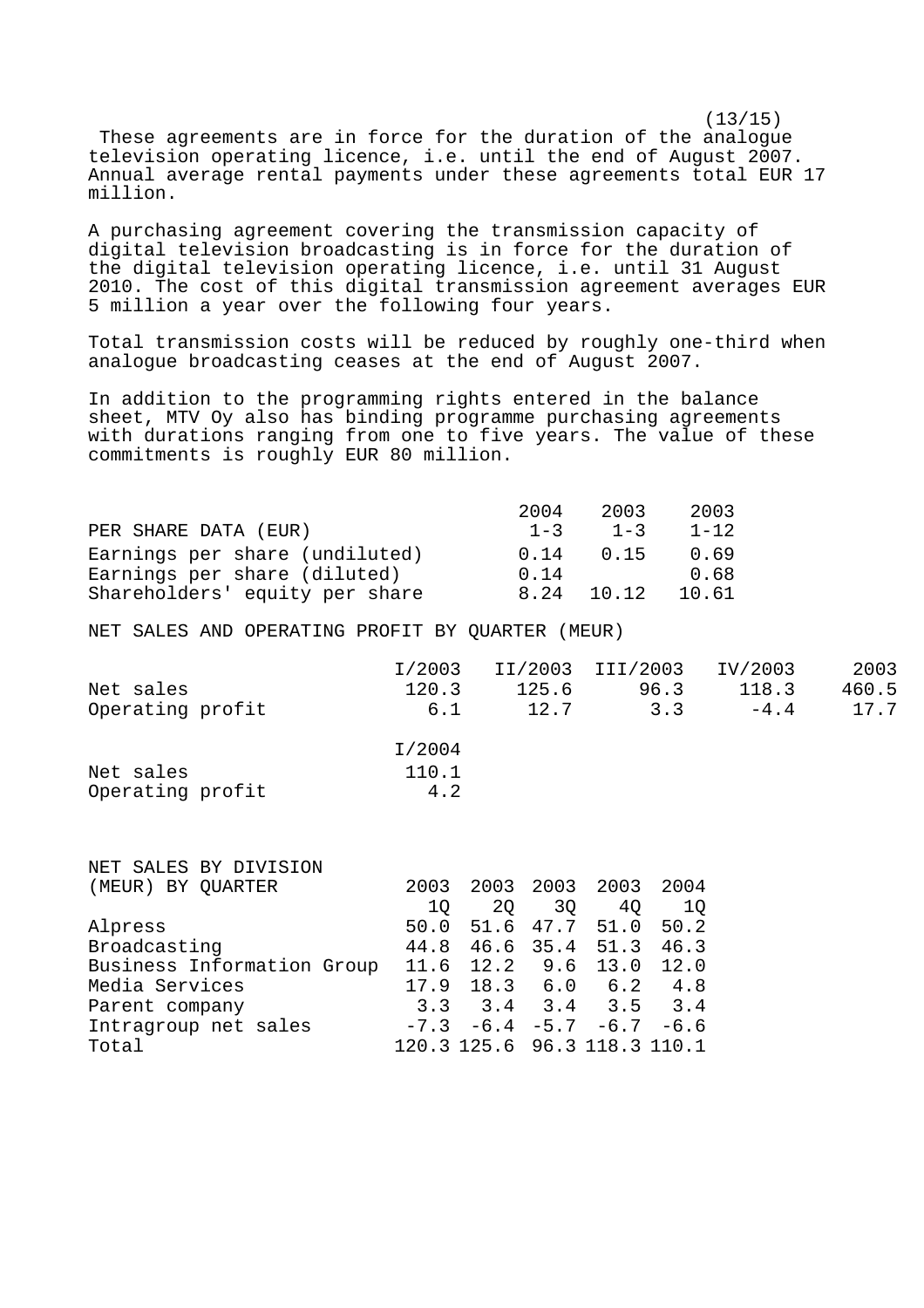| OPERATING PROFIT/LOSS BY                              |        |           |      |                                     |                                 |
|-------------------------------------------------------|--------|-----------|------|-------------------------------------|---------------------------------|
| DIVISION (MEUR) BY QUARTER                            | 2003   | 2003      | 2003 | 2003                                | 2004                            |
|                                                       | 1Q     | 2Q        |      | 3Q 4Q                               | 1Q                              |
| Alpress                                               |        |           |      | 6.8 7.7 7.8 7.7                     | 6.3                             |
| Broadcasting                                          |        | 0.0 3.4   |      | $-3.3$ 5.8                          | $-1.8$                          |
|                                                       |        |           |      |                                     | 1.2                             |
| Business Information Group                            |        |           |      | $0.5$ 1.8 0.2 1.8                   |                                 |
| Media Services                                        | $-0.8$ | $-0.3$    |      | $-1.4 -3.1$                         | $-1.1$                          |
| Parent company                                        |        |           |      | $-0.5$ $-0.6$ $-0.2$ $-1.3$         | $-0.7$                          |
| Group entries                                         |        |           |      |                                     | $0.1$ $0.7$ $0.2$ $-15.3$ $0.3$ |
| Total                                                 | 6.1    |           |      |                                     | $12.7$ $3.3$ $-4.4$ $4.2$       |
|                                                       |        |           |      |                                     |                                 |
| ALMA MEDIA GROUP, KEY                                 |        | 2003 2003 |      | 2003 2003 2004                      |                                 |
| FIGURES (MEUR)                                        |        | 2Q<br>1Q  |      | 3Q 4Q 1Q                            |                                 |
| Net sales                                             |        |           |      | 120.3 125.6 96.3 118.3 110.1        |                                 |
| Operating profit/loss                                 |        |           |      | $6.1$ $12.7$ $3.3$ $-4.4$           | 4.2                             |
| Operating profit/loss as                              |        |           |      |                                     |                                 |
| % of net sales                                        |        |           |      | $5.1$ $10.1$ $3.4$ $-3.7$           | 3.8                             |
| Impact of associated                                  |        |           |      |                                     |                                 |
| companies on operating                                |        |           |      |                                     |                                 |
| profit                                                |        |           |      | $-1.0$ $-0.7$ $-2.9$ $-17.4$ $-3.0$ |                                 |
| Profit/loss before                                    |        |           |      |                                     |                                 |
| extraordinary items                                   |        |           |      | $4.7$ 11.7 2.3 $-4.7$ 3.4           |                                 |
| Balance sheet total                                   |        |           |      | 411.2 388.4 365.1 355.2 349.1       |                                 |
| Gross capital expenditure                             |        |           |      | 4.7 5.0 4.6 6.7                     | 3.3                             |
| Gross capital expenditure                             |        |           |      |                                     |                                 |
| as % of net sales                                     |        |           |      | $3.9$ 4.0 4.8 5.7                   | 3.0                             |
| Equity ratio, %                                       |        |           |      | 42.0 46.4 48.5 49.0                 | 40.6                            |
|                                                       |        |           |      |                                     |                                 |
| Gearing, %                                            |        | 74.7 60.2 | 57.6 | 50.7                                | 79.6                            |
| Net financial expenses                                |        | $1.4$ 1.0 | 1.0  | 0.3                                 | 0.8                             |
| Net financial expenses as                             |        |           |      |                                     |                                 |
| % of net sales                                        |        |           |      | 1.2  0.8  1.0  0.3  0.7             |                                 |
| Interest-bearing net debt 119.0 100.1 95.2 84.7 103.2 |        |           |      |                                     |                                 |
| Interest-bearing                                      |        |           |      |                                     |                                 |
| liabilities                                           |        |           |      | 141.4 121.3 113.3 108.8 120.7       |                                 |
| Interest-free liabilities 105.9 96.0 82.4 76.8        |        |           |      |                                     | 96.4                            |
| Average number of                                     |        |           |      |                                     |                                 |
| employees                                             |        |           |      | 3 744 3 858 3 482 3 356 3 409       |                                 |
| Average number of                                     |        |           |      |                                     |                                 |
| employees calculated as                               |        |           |      |                                     |                                 |
| full-time personnel                                   |        |           |      | 2 986 3 075 2 747 2 635 2 662       |                                 |
| Cash flow from operating                              |        |           |      |                                     |                                 |
| activities/share, EUR                                 |        |           |      | $1.22$ $1.33$ $-0.17$ $1.12$        | 1.10                            |
|                                                       |        |           |      |                                     |                                 |
| Shareholder's                                         |        |           |      |                                     |                                 |
| equity/share, EUR                                     |        |           |      | 10.12 10.58 10.51 10.61 8.24        |                                 |
| Earnings/share, EUR                                   |        |           |      | $0.15$ 0.50 0.02 0.02               | 0.14                            |
| Market capitalization                                 |        |           |      | 275.3 387.6 428.9 442.6 476.4       |                                 |

The figures in this interim report are unaudited.

Alma Media publishes its interim report for the first six months of the year on 12 August 2004.